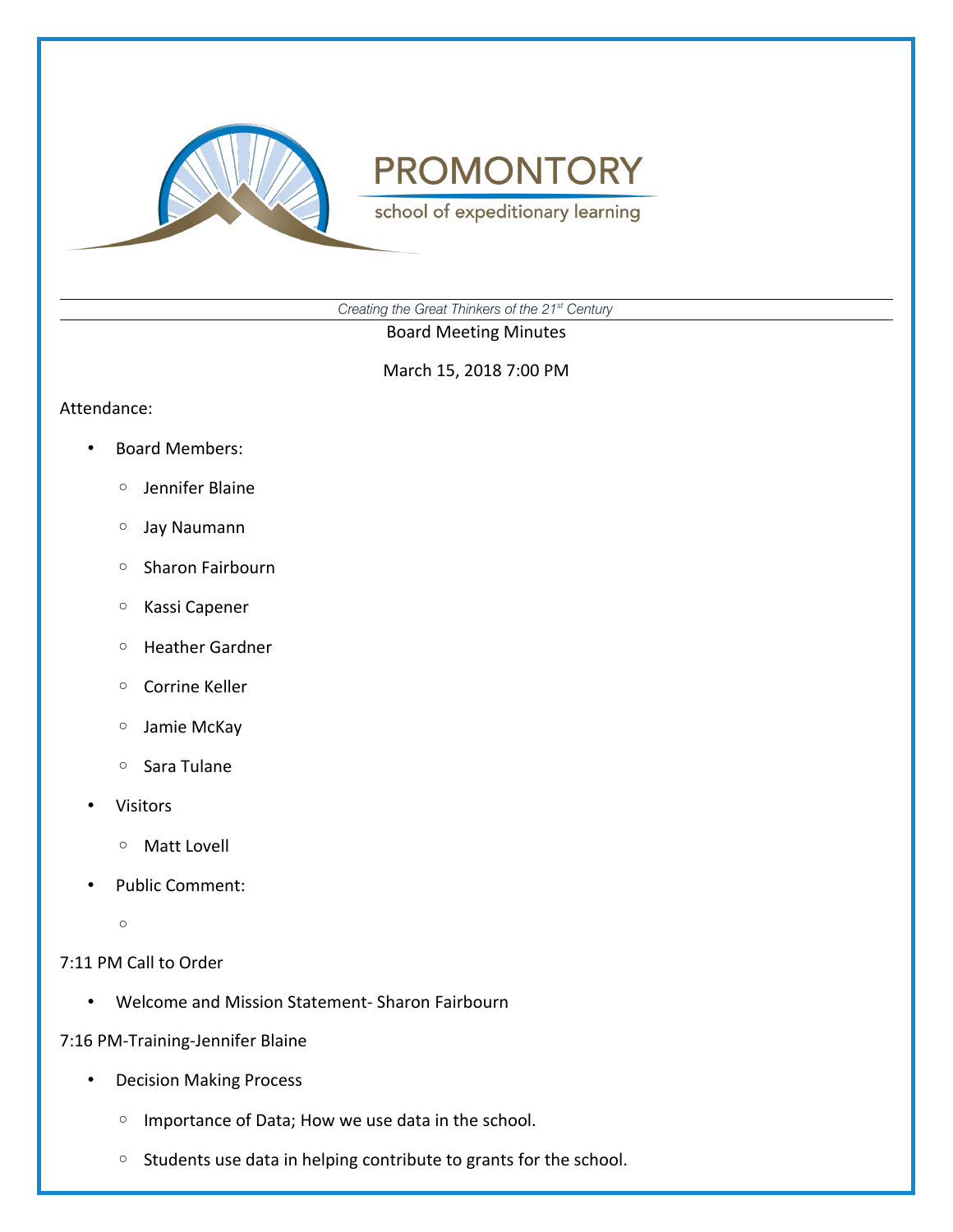

school of expeditionary learning

*Creating the Great Thinkers of the 21st Century*

#### 7:21 PM- Minutes

• **Action:** Kassi motions to approve the February 15, 2018 board meeting minutes. Jay seconds the motion. Passes unanimously.

#### 7:22 PM- Public Comment

• No Public Comment

#### 7:22 PM-Business Items

- School Land Trust Progress Review- Jamie
	- Goal to have an aid in every classroom. A goal since the beginning of the school
	- Goal: 80% reading on grade level by dibils tests
	- Plan with the money: Put into more aids
	- April Newsletter; Will give parents an idea what we do with grants and funding
	- Signature form, Safe Technology and Digital Citizenship
		- NetSmartz program; presented to each grade.
		- We had a report on the Safe Technology from our director
		- **E** ACTION: Sharon motions that we approve the School Land Trust Plan as proposed. Jay seconds the motion. Passes unanimously.

#### 7:34 PM- Finance

- Budget Review- Matt
- Business Administration Report and Board Review 990- Matt
	- Tax return Financial Report due April 15

#### 8:00 PM Action Items

**Fundraisers**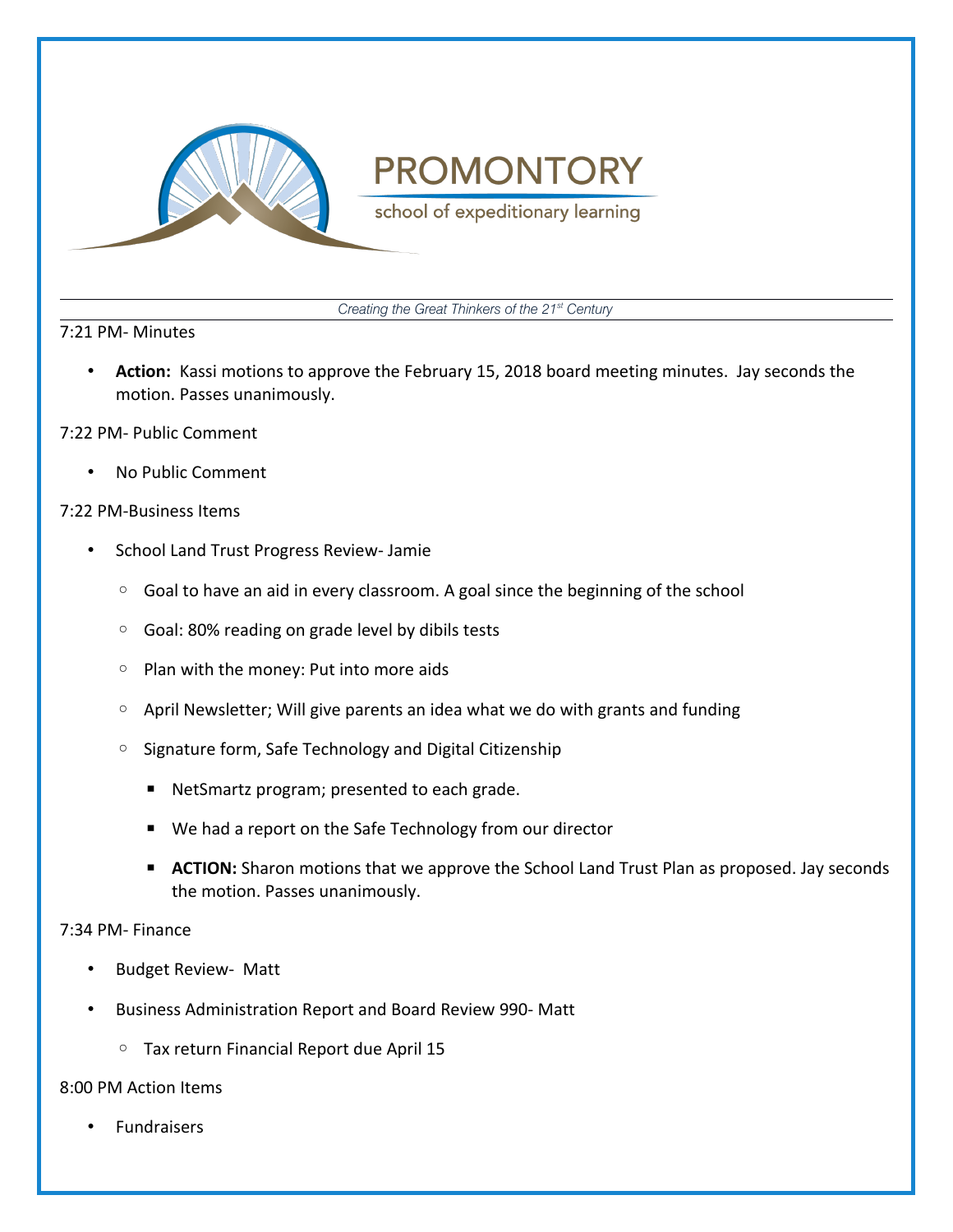

school of expeditionary learning

*Creating the Great Thinkers of the 21st Century*

- **ACTION**: Kassi motions to approve the Spring Fundraiser as outlined. Sharon seconds the motion. Passes unanimously.
- Policies- Sharon
	- Acceptance/transfer Policy tabled until next month's board meeting.
	- Kassi attended the Wellness Meeting led by Whitley.
	- Code of Behavior Policy; Director's discretion for behavior.
- **Overnighters** 
	- 7/8 over-nighter to Green River- September 12-14 (Entire crew go at same time)
	- **ACTION:** Kassi motions to approve the 7/8 grade overnight for fall 2018 to Green River. Heather seconds the motion. Passes unanimously.
- School Land Trust Progress Review
	- Next Fiscal Year Plan
- Calendar Changes
	- August 23, 2018 Board Meeting change
	- January 21, 2018 change on calendar to correct day off for day off. Also January 18 with be a teacher work day.
	- **ACTION:** Sharon motions to approve the calendar changes discussed. Heather seconds the motion. Passes unanimously.

8:36 PM- Director

- Staffing Update
	- We are fully staffed. Angie Webb new ½ aid for extra support.
	- Middle School social studies teacher interview. Thursday @ 4:30 PM
- Enrollment total: 473